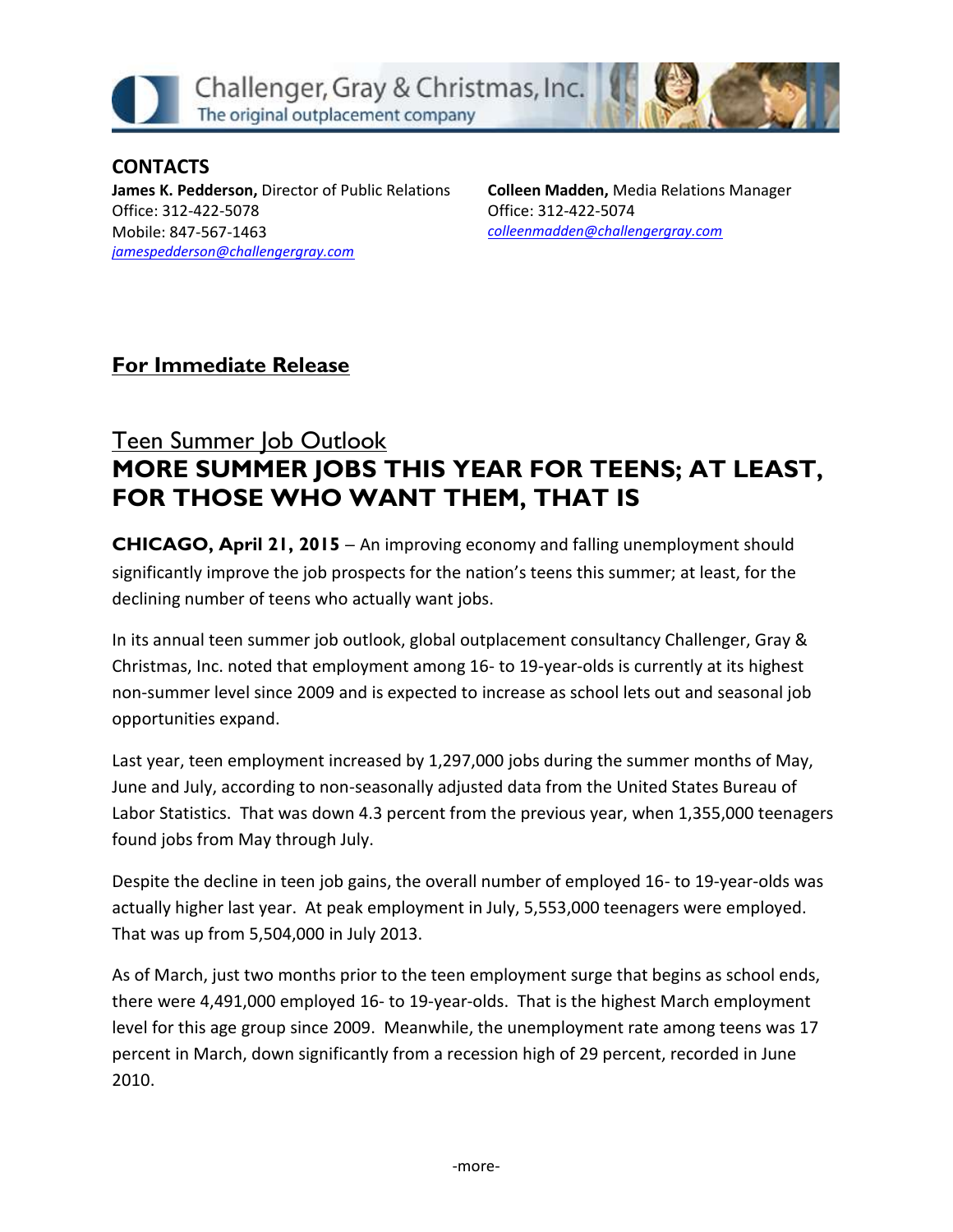"Teenagers wanting jobs this summer will, by no means, have it easy. There is still a lot of competition from their peers, as well as older job seekers willing to take lower-paying jobs. However, the improving economy means that some of those who had settled for jobs normally reserved for teens are moving up to higher skilled, higher paying positions, thus leaving the door open for more teens," said John A. Challenger, chief executive officer of Challenger, Gray & Christmas.

A recent survey of 1,000 employers by hourly wage job search site Snagajob.com offers further support of a stronger summer job market this year, with nearly 80 percent of employers expecting summer hiring to increase or stay about the same as last year.

"It is key for young people who want to work this summer to not wait until the final school bell to begin the job search. If you have not started talking to employers yet, now is the time to do so," said Challenger.

"The other key component to the summer job search is, as already mentioned, actually *talking* to employers. Employer websites and online job search sites, such as SnagAJob, make it easy to conduct a job search from one's computer, but face-to-face interaction remains the best way to achieve job-search success. That is the case whether you are a teen seeking an hourly-wage summer job or a CEO seeking a multi-million-dollar compensation package," he added.

While the job market is expected to be stronger for teen job seekers this summer, it appears that a growing number of teens simply do not want jobs. The participation rate among 16- to - 19-year-olds has been declining since the late 1970s.



**TEEN PARTICIPATION RATE, ANNUAL AVERAGE 1970-2014** 

Source: U.S. Bureau of Labor Statistics, non-seasonally adjusted data